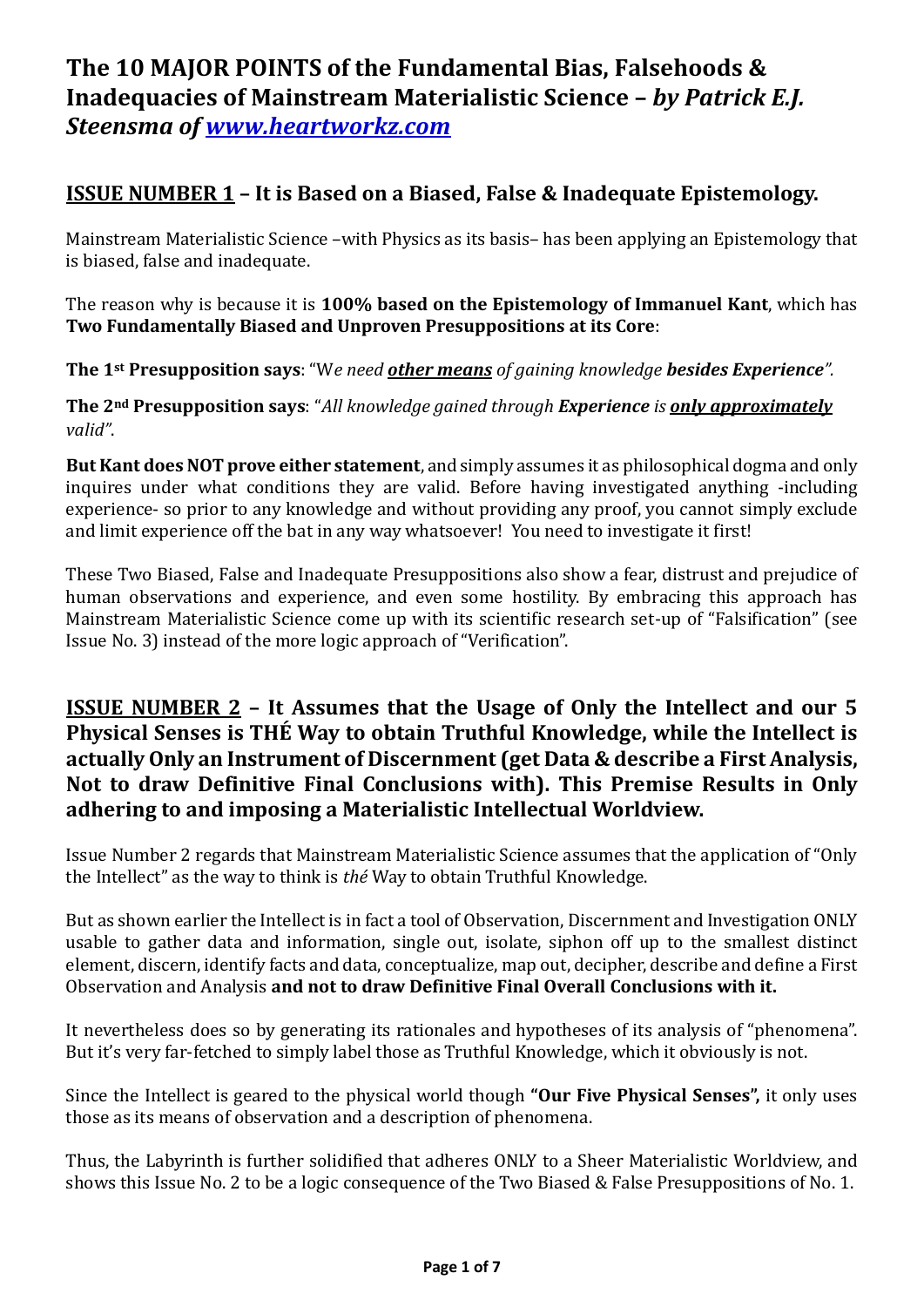Scientists have thus also locked themselves into the "**Straight Jacket of Only-Ego, Intellect and the Five Physical Senses**".

Thus by assuming that Intellectual thinking is *the* **Only Way** how thinking can proceed and that it is the ultimate and Only tool that will provide us with Truthful Knowledge, thinking is boxed into a **Labyrinth that consists of Only the Physical World**.

And so it is understandable it also assumes it is justified that its thinking can only consist of thoughts that correspond with a Sheer Materialistic Worldview, which only assumes the phenomena it perceives with the Five Physical Senses to be actually real.

However, applying only the intellectual way of thinking gets us in a stratum of being where it does not reach down to the actual realities and whereby our thinking only remains superficial. In this manner one can prove something quite strictly, and just as easy also prove its opposite. Like this it is possible today to "prove" spiritualism on the one hand and materialism on the other.

As stated earlier, the Intellect is a master at what it can do and we definitely require the Intellect as a tool to grasp and characterize the physical phenomena surrounding us in the Physical World. We must master the skills of the Intellect to find our way in the physical world and bring a pragmatic order into our lives.

However, this "Intellect plus Only- Five physical senses and physical world directed pragmatism" has resulted in the fundamental method of scientific research wherein all our focus, efforts and Worldview are geared towards ONLY "**Quantifying phenomena**", viz. to "**Measure, Count and Weigh**" it. This brings us to the next fundamental flaw covered in No. 3.

### **ISSUE NUMBER 3 – It assumes it's justified to ONLY apply "Quantifications" and "Falsifications" for conducting Research, thereby limiting its Research and enabling Random Assumptions, Doctoring and Manipulation.**

So equipped with the "Fundamentals of a Biased, False & Inadequate Epistemology" (No. 1) and a "Straight-Jacket of Only-Ego, Intellect and the Five Physical Senses" and a thereupon based and presumed Sheer Materialistic Worldview"(No. 2), Mainstream Materialistic Science has subsequently produced its Biased, False & Inadequate Scientific Research Set-up of Quantification & Falsification:

1. The researcher takes a detached position from the Phenomenon in **order to obtain "objectivity**" and a minimized connection with the phenomenon. This is a "**false and presupposed objectivity**" because it is based on No. 1 that dictates to exclude experience.

This ensures to the greatest extent that the feelings of the researcher (those are "Qualities") are minimized in order to exclude the experience of anything related to his soul and/or spirit.

it is crucial to outline here that **our heart is the throne of our feelings and "con-science**" by which we can tell if something is wrong or right, true or not. So by placing "feelings and our conscience" (viz. fundamental parts of human experience) in an off-side straight-jacketed clinical position there is no way of telling if a thought or a scientific conclusion about a phenomenon is really true or not.

2. Then the researcher uses his Intellect to formulate his/her own (viz. randomly rationalized) hypothesis as well as the "Boundaries of Possibility" for the phenomenon to occur in;

3. An experimental design (laboratories etc.) is created (so instead of the "actual experience") to run more tests whereby it takes the phenomenon out of its context, logical meaning and reason for it to be there (*raison d'être*), and thus it can only show partialities.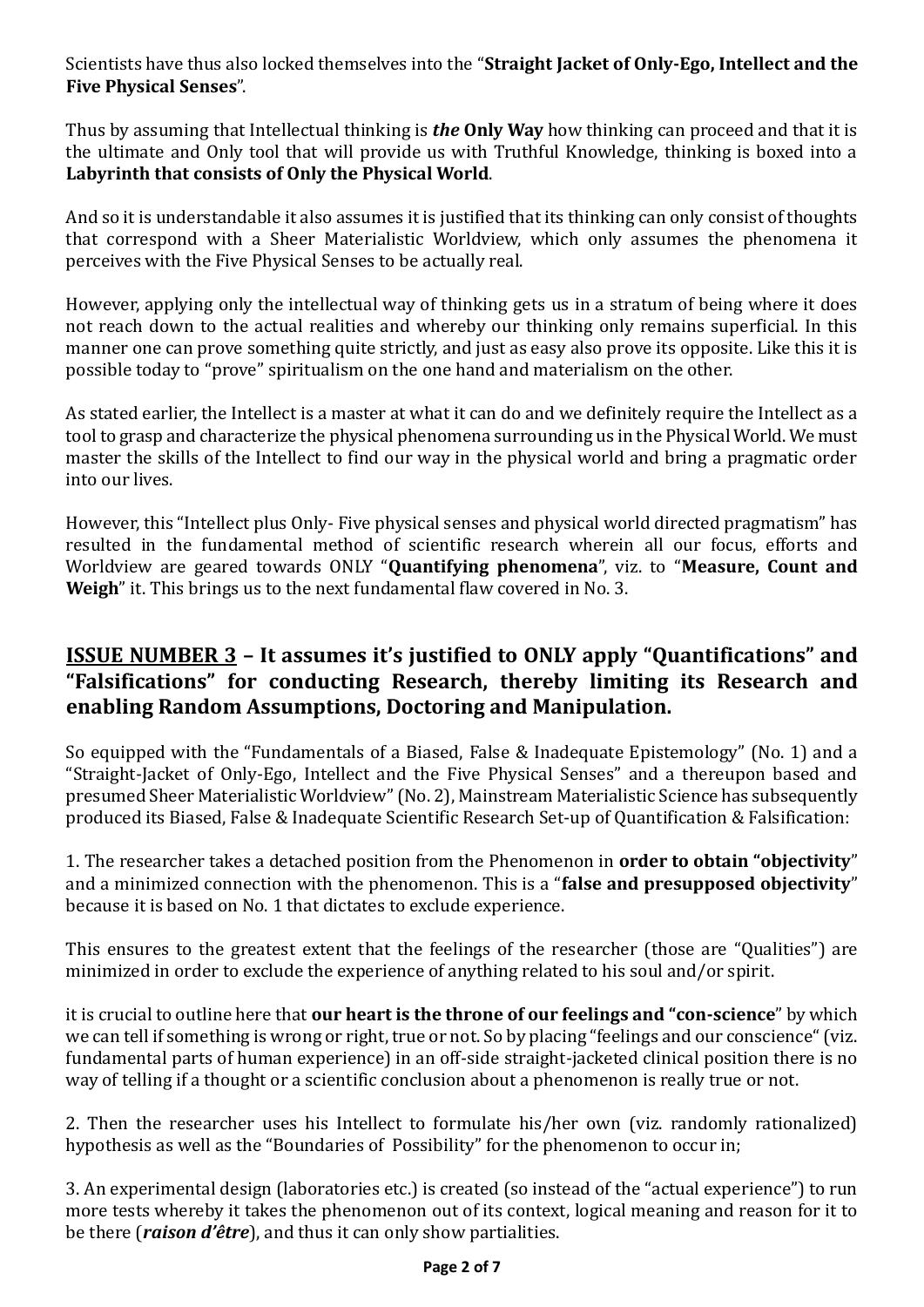Since its methodology only pursues to explain the phenomenon with the intellect and out of the 5 physical senses (No. 2) the actual logical meaning and reason for the phenomenon to be there is disregarded and thus lost.

To supposedly guarantee an objective set-up for conducting its experiments for arriving at its conclusions it uses machines and measuring-instruments. Besides that the phenomenon is taken out of its context (is not a machine), is simply disregarded, dismissed and never mentioned that these experimental set-ups are surrounded by and exposed to flaws as well because they are still operated by people, who are all non-objective and have their flaws and subjective ways of doing.

This sets the stage wherein the researcher is working with the detached isolated phenomenon in this soulless deadish clinical set-up causing the phenomenon to die off into an abstract barren concept in which its workings are imprisoned in a hypothetical virtual-reality environment. All because of the overruling drive of "pragmatism".

4. Then all occurring gathered data is squeezed into Quantifications;

5. Those Quantifications are subjected to the Statistical Test of Science (the "Measure, Count and Weigh") to "demonstrate" they indeed fall within that hypothesis in order to check if they would comply with the presumed and required "Objective Scientific Standard";

6. As long as the hypothesis is Not Falsified (meaning i**t is "Not Not-True"**) **by anybody or by anything**, that Hypothesis is simply considered to be true and "earns" the "Label of being Science".

In case any social and psychological phenomena occur in the form of "qualities" those discrepancies are bridged by simply forcing and squeezing them into that same "number ratio approach" of science –i.e. Quantified– so they can comply with its "scientific standard of objectivity".

So, a researcher can draw up any kind of hypotheses (incl. [future] projections) and "Boundaries of Possibility". The researcher can also "*adjust*" those as much as he/she wants to. This opens the door very wide to enabling random assumptions, doctoring and manipulation.

This issue with allowing this hypothetical convenience sake approach of "**we assume it is so, as long as the contrary has not shown itself**" is that scientists can simply take the position that their assumptions and rationale are practically always correct, and attributes to itself that it is fully scientifically legit to take the position that all its assumptions and rationales are correct.

#### **So the issue with this is that: Who is actually allowed into the scientific arena to contest or show that such assumptions are actually NOT-True, let alone the entire foundation of Mainstream Materialistic Science for gaining knowledge?**

Thus, this No. 3 is especially tricky and treacherous we've seen an avalanche of concocted projections with random numbers in the entire Climate Change narrative and recently (2020) with Covid-19.

### **ISSUE NUMBER 4 – It assumes those "proven" (only not-Falsified) Hypothesis (Issue No. 3) can Simply All be Projected onto Reality, thereby further solidifying the Mere Materialistic and Random Paradigm of Life, Reality & Humanity.**

Thus, the applied Biased and False Epistemology and Research Set-up (No. 1), The "Straight-Jacket of Only-Ego, Intellect and Five Physical Senses" and its Sheer Materialistic Worldview (No. 2), and the Random Rationalized Hypothesis solely based on Quantifications (No. 3) are therefore automatically based on a total limitation in their scope to only the Physical World, making it One-Sided, Limited and Superficial.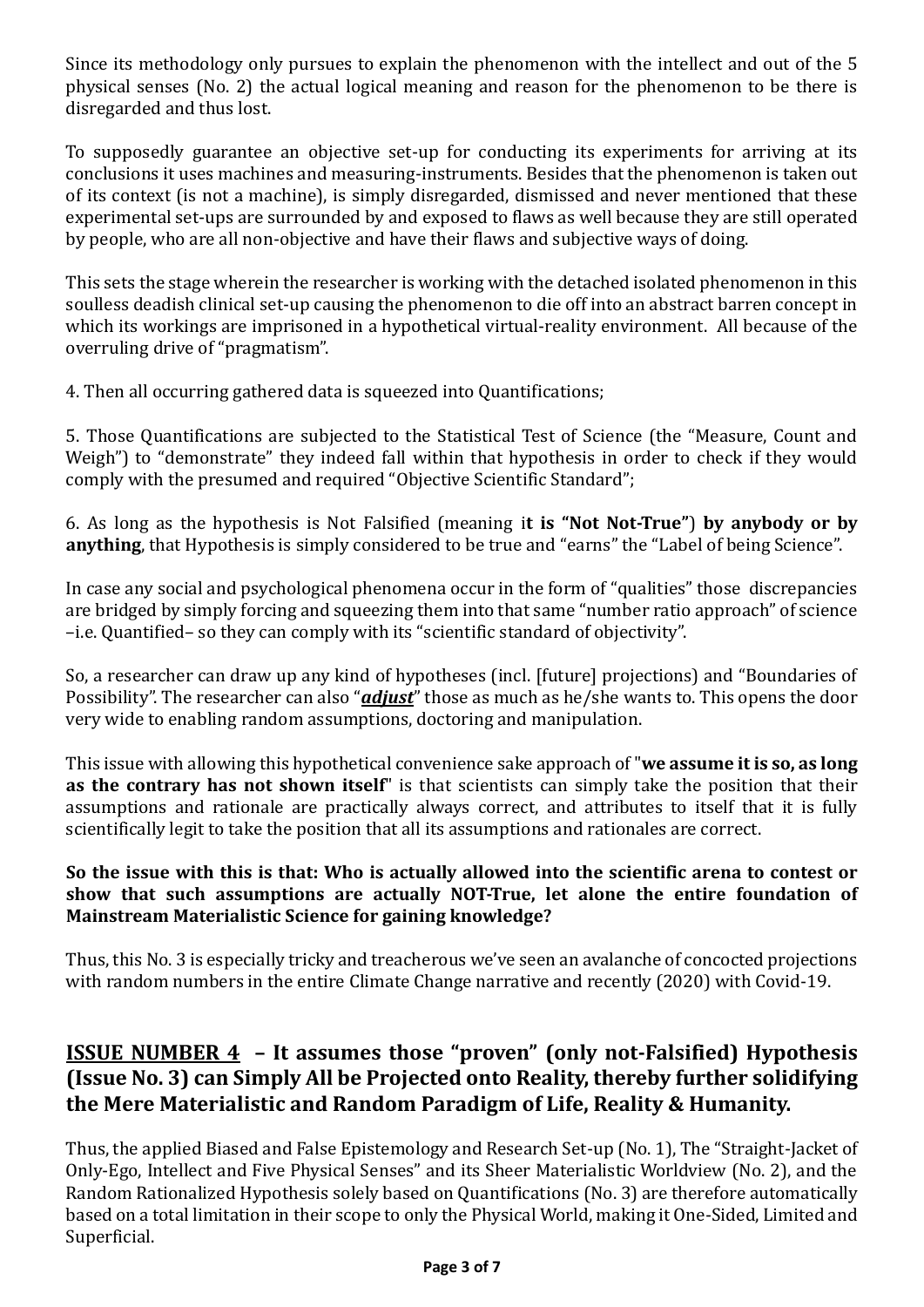The self-imposed Biased and False Exclusion of Experience by Kant (No. 1) results in that thinking is surrendered to working with the materialistic, rational and abstracted manner of "Only the Intellect".

Thus, it has generated concepts, rationales and theories by the quadrillions, but the World remains foreign in the eyes of Mainstream Materialistic Science and still does not makes any sense to them at all.

Life to Mainstream Materialistic Science all seems kind of random, a mere coincidence and actually pointless. By this limited scope of the Physical World Only a Worldview is abstracted that is also only related to the Contemporary Behavior of Matter and the therein working materialistic forces.

In its set-up to gain "cognition" it only describes the physical consequences of the phenomenon it researches and then does so with its own prejudiced pre-determined materialistic glasses on that there is only matter. Whether it is anti-matter or dark matter, it is all still labeled as matter, and such labelling is also a clear indication of the limit of their imagination/ of the intellect they apply.

The fundamental presupposition "that there is only matter' is then subsequently projected on all of reality, causing a non-stop avalanche of one hypothetical assumption built upon the next.

And as partially observed physical phenomena are projected on other realms of reality, like that of the speed of light when it falls within matter, it is then also projected on Space in the Universe. The fundamentals of Mainstream Materialistic Science therefore likewise omit –and thus cannot arrive at– any logic, sensible, consistent, nor any truthful, coherent Perspective of Time.

### **ISSUE NUMBER 5 – It assumes ONLY DESCRIBING the Consequences and Processes of Phenomena and their Only Intellectually derived at Representations, Quantified Hypothesis and Conclusions IS Science, while remaining Clueless and Ignorant about WHAT set it all in motion, HOW and WHY.**

Issues No. 1-4 shows that Mainstream Materialistic Science has no clue what actually sets the physical phenomena in motion that it is investigating or for what reason they were initiated because it does not even investigate that.

#### **ISSUE NUMBER 6 – It Ignores, Omits and Denies "Qualities", incl. of our Soul, Spirit and the Spiritual World.**

What is outlined previously in Numbers 1-5 shows it ignores, denies and omits **Qualities.** Thus, it has also completely ignored & denied beforehand the Existence and Nature of our Soul, of our Spirit and of the possibility of a Spiritual World.

This also generates a complete lack of a clear and objective connection of the Soul and Spirit of the "scientific researcher" him/herself with the phenomena he/she is investigating, **because a real and actual experience of the researcher is not allowed, nor deemed "scientifically" relevant**.

A "scientific researcher" is thus actually not able at all to exert and apply his/her own sense of and feeling for truth, reason, logic, sense of morality, or intuition, regarding the researched phenomena.

Obviously the ignoring and denial is caused by its Set-up of a Sheer Materialistic Worldview, its Biased Methodology, the Only-Ego, Intellect-Five Physical Senses, allegedly because they cannot "see" the Soul and the Spirit.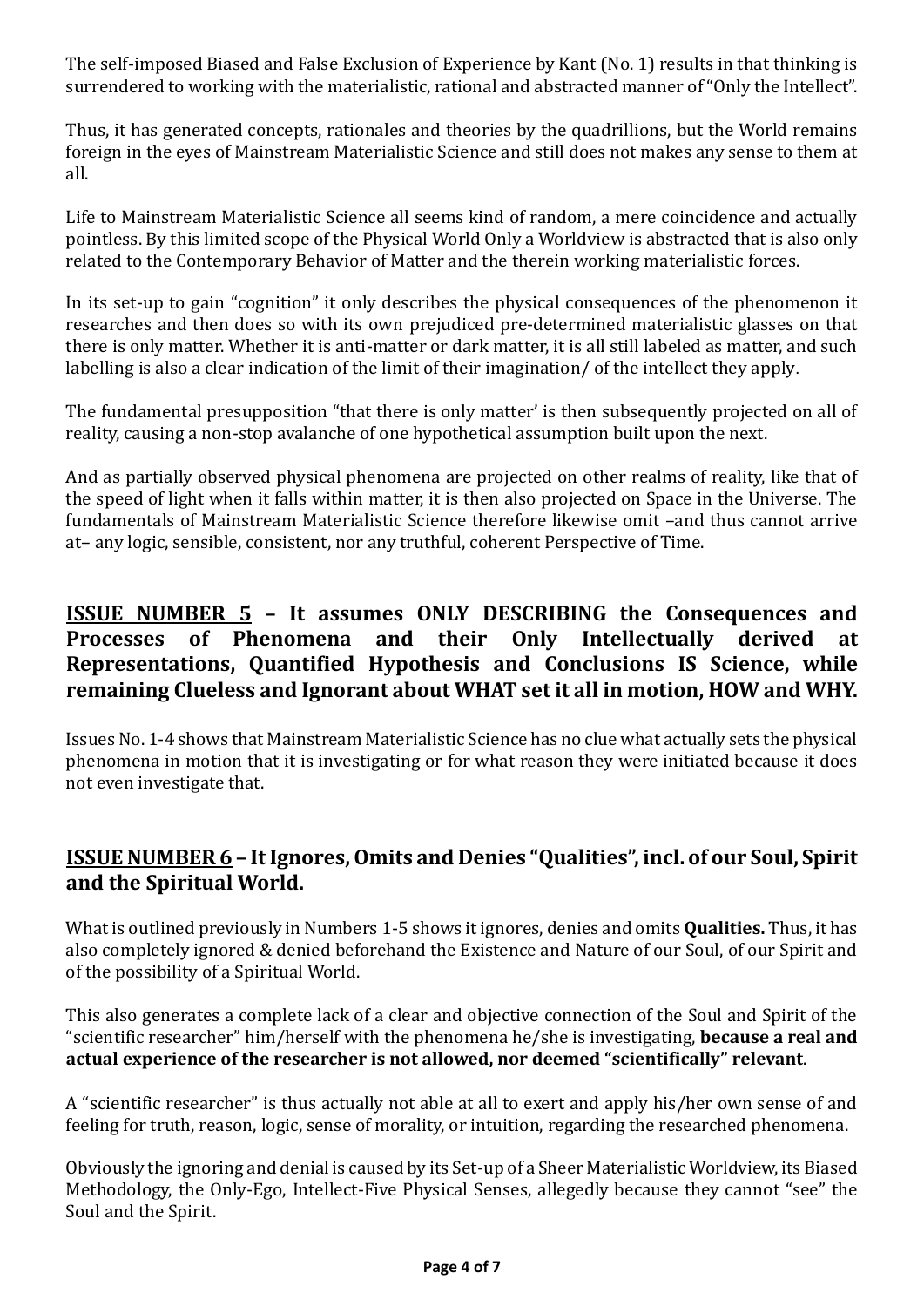**Why then do they accept that we "think", while our thoughts are not visible either? And why not also accept our feelings? We can't see those either, but nobody will deny they have them.**  Since Mainstream Materialistic Science does not accept and attribute the same degree of reality to our feelings, our Soul and our Spirit (**viz. to Experience**) it is therefore limited, superficial and lacks the full fledge and coherent integration of all realities, viz. Quantities *and* Qualities occurring on all Levels, viz. on the Physical, Soul and Spiritual levels.

#### **ISSUE NUMBER 7 – It has not provided Any Answers that would Unambiguously solve the Mysteries & Meaning of Life, yet claims it has outsmarted it and God.**

As outlined in the Issues Numbers 1-6 Mainstream Materialistic Science unjustifiably presupposes "**Life is some Random thing"**, and that it can simply ignore, deny and omit an Existence of the Spiritual World, and of the Human Soul & Spirit.

However, it still has not produced any Definite Unambiguous Fully Coherent and Truthful answers nor any Explanation or Ideas regarding the FIVE most fundamental questions of Life:

- 1. HOW did Life come about? (There are even two contradicting big bang-theories and both still cannot tell who or what started it, so just more off the bat assumptions);
- 2. WHERE do Humans come from and HOW did we come about? (They say we come from the monkeys, but why are there no more monkeys becoming human then? Anyone seen those who did that trick?)
- 3. WHY are WE here and WHAT is the Meaning of Life?
- 4. HOW does our Soul, our Spirit, Spirituality and Religion fit into Human's Existence?
- 5. Is there Life after Death? If no, how do you know? If yes, what is it like?

#### **ISSUE NUMBER 8 – Its Biased, False and Inadequate Approach Results in a Limited, Distorted & Untrue Worldview, Totally Lacking Logic and Reason – So it's ONLY a "Self-Sustaining Belief System"**.

So, Science actually confronts us with this:

It has a Biased, False and Inadequate Epistemology and Research Set-up, and with those fundamentals, its Only-Intellect & Five Physical Senses geared data-collection, doctored projections and all of its subsequent rationalized hypothesized results it then simply labels as "science", while having ignored, denied and omitted the Qualities of human experience, viz. those of our soul and spirit. And so it advocates to Humanity its Materialistic Worldview and Paradigm as knowledge.

This obviously can only but lead to a limited, distorted, abstract and Untrue Worldview, View of Life, of Reality and of Humanity. Thus, Mainstream Materialistic Science cannot be "Logic", "Full Fledge", "Coherent", "Truthful" and it "Totally Lacks Any Sense and Reason".

To a certain degree it consists of **a form of Cognition**, and **so its results can be applied in a pragmatic manner,** in physical **technologies and applications** (cars, planes, dryers, etc.). Those are definitely useful and to some extent needed, but that does not change that it is Cognition and NOT Knowledge at all!

So, in and by itself, it is still **Only a Mere Self-Sustaining Belief System**, a limited conviction and view, viz. a Labyrinth that consists of a rationalized, presupposed, biased, false and inadequate Materialistic Worldview dictated to humanity as the "truth".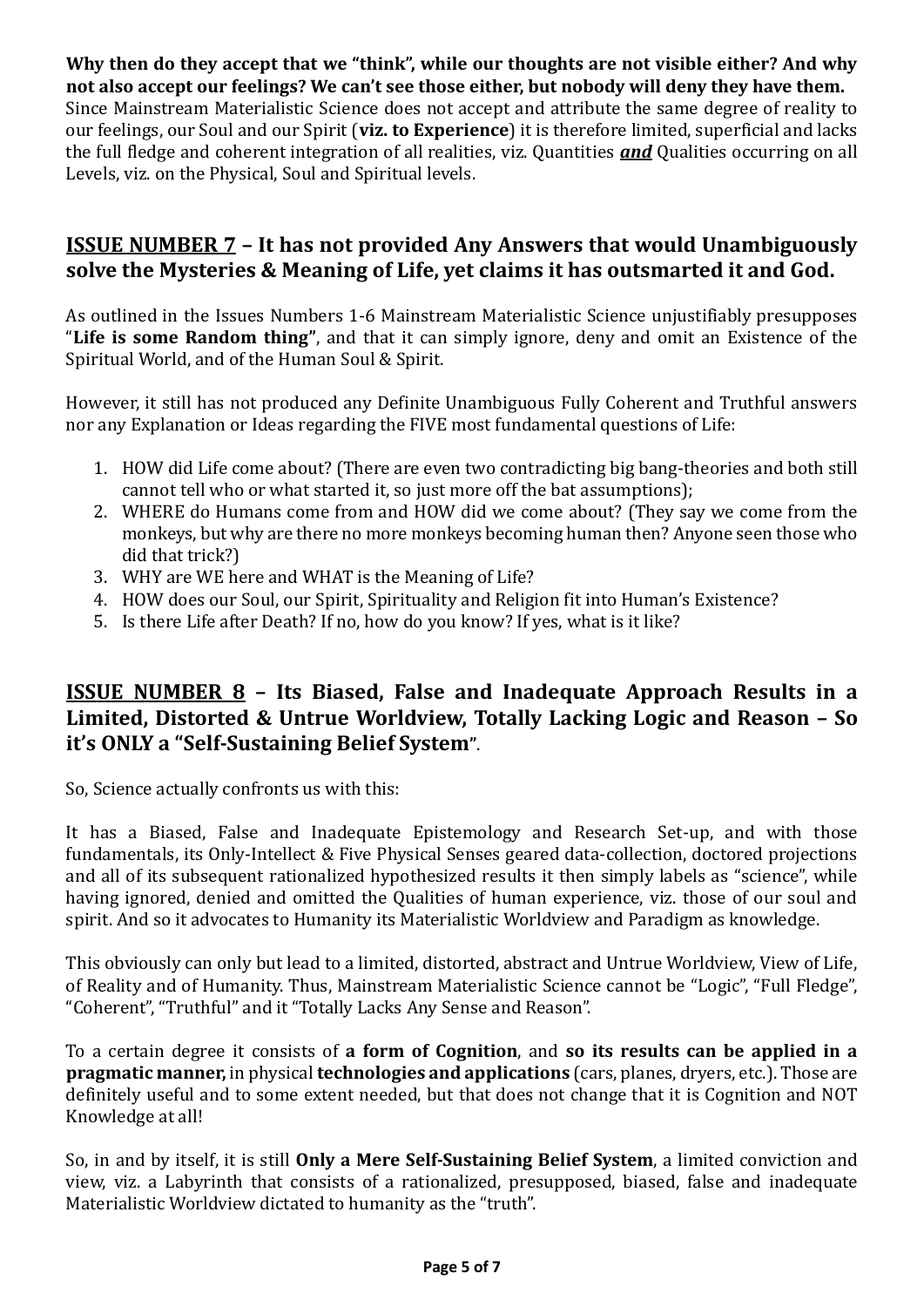# **ISSUE NUMBER 9 – Many of the leading scientists are corrupt, narcissistic, unscrupulous and malicious, publishing research under their name that does not belong to them or expressing their "scientific" opinion while that 1-on-1 comes from parties with self-centered goals which are evil and hostile to man.**

This is a "last-but-not-least" problem. It has been shown that the previous 8 issues enable all kinds of rigging and mischief, as well as the propaganda of bias, lies and falsehoods into the world.

This is further exacerbated by the fact that many scientists (who are also often in key positions, think Fauci, Harari) are unscrupulous, corrupt, downright evil narcissistic psychopaths, who publish "research" under their names that was not written by them at all, let alone conducted. The only connection is that it lies within their field of expertise. Or they are asked or authorized to publish their "scientific" findings regarding problems in society, humanity and the world. This while "such research" or their "findings" is 1-on-1 totally written by the parties who they are ruled by and who have ego-centric, evil and anti-human goals.

Often this can be inferred from how such scientists (or the organization they work for) are funded or how they get certain suspicious-looking funds. That money then comes from dubious organizations, or is allocated to them via-via in a curious way (of course, those malicious parties take as much care as possible to make sure that it is not clear who is actually behind it, so erect many so-called smokescreens). Simply a form of bribery, deceit and straight out evil.

### **ISSUE NUMBER 10 – Its developed Policies, Prognostications, Projections and Technologies lack Sound, Integrated, Coherent, Logic, Moral, Soul and Spiritual Assessments**, **Research and Content.**

So, all of this shows we are stuck with these Bias, Falsehoods and Inadequacies of Mainstream Materialistic Science as outlined in Numbers 1-9.

Mainstream Materialistic Science has unleashed **its merely pragmatic paradigm** unto the World with a relentless overpowering, dictating and dominating force whereby it has been demanding people's agreement to it. Its stance and claim abuses the still tantamount unconscious belief and trust people have had for ages in the authority of their leaders, whether spiritual leaders, priests, royals, politicians or otherwise.

Obviously all of this has been causing many problems. Especially in the case wherein political parties, organizations and businesses fully endorse it hand in glove, and then develop and embrace corresponding Theoretical Principles, Theoretical Future Prognostications & Projections and Pragmatic Applications in Political Policies and Technologies.

The Issue is those Policies and Technologies **lack the fully integrated and Coherent Assessment of both Quantities and Qualities of Life as a Whole**, **viz. those of the Physical, Soul ànd Spiritual levels**, and therefore it doesn't allow to determine whether a Policy or Technology will actually be truthful, benevolent, responsible, healthy, and do any good for Humanity at all.

Many malicious consequences are clearly visible all over the World of such Policies and Technologies..